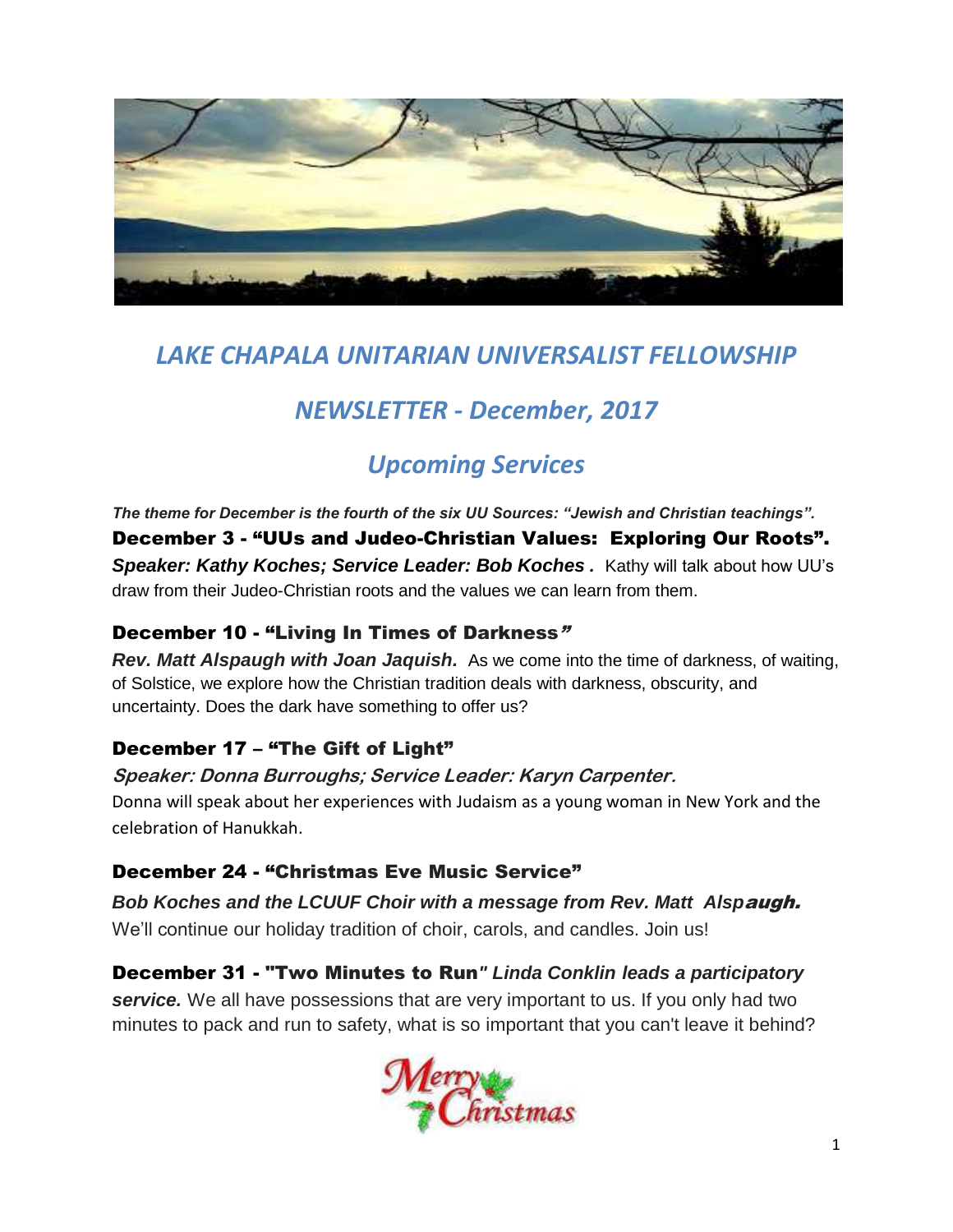## Board and Committee News

### From the Hospitality Committee



### *From the Board*

**The date for the LCUUF Annual General Meeting has been set for January 28th , 2018.** Please mark your calendars and plan to attend. In addition to reports from the President and Committees, the budget for 2018/19 will be presented and elections held for the Board and Nominating Committee. All AGMs are important, but given the major developments of the past year, this one even more so. The January Newsletter will include the AGM agenda and information about the elections.

#### *From the Pledging Committee*

Although our Celebration Sunday is past, it is still possible to fill out a pledge card for the fiscal year beginning Feb. 1. Pick up a form on the Welcome desk, fill it out and drop it in the collection basket. If you are a member and have not completed a card, expect a friendly call. Remember if your circumstances change, you can always adjust your commitment.

#### *From the Membership Committee*

This year is coming to an end rapidly and it was our first full year having the Assistant Greeter program. **Our committee wants to thank every Fellowship member and attendee who volunteered to be an Assistant Greeter.** All of you are truly an asset to our Fellowship and committee. You are the ones who have made visitors and members feel welcome. Your contribution has made this small program hugely successful and we hope you will consider being an Assistant Greeter during 2018. Thank you for your support.



*HOLIDAY MUSIC –* Members of the Fellowship will be attending the **Los Cantantes holiday concert on Wednesday, December 6 at 4 pm.** Please purchase your ticket up from any UU member of the choir (Kathy or Bob Koches, Donna Burroughs, Mardele Harland, Catherine Luria, Marion Blackmer). Cost for adults is \$250. Following the concert we will be going to Cosinart for dinner together. Please let Karyn Carpenter or Lorna Dean know if you would like to join us so we can make reservations.

*WOMEN'S COOKIE EXCHANGE* will take place **Monday, December 11, 11 am at the home of Joan Ward.** Sign up is by email. If you have not received an email about this, please let Karyn Carpenter know at [newfhugger\\_wander@mac.com](mailto:newfhugger_wander@mac.com)

*CHRISTMAS DINNER* - Join members of the Fellowship for **Christmas dinner at Robertos. Reservations are set for 2 pm Christmas Day.** Select from ham, salmon or turkey. A special vegetarian plate will be prepared by request. Sign up during December at the Fellowship. Cost - \$250 pesos excluding drink or tip.

#### *Other Activities*

*The LCUUF Choir* will practice at the Fellowship on the following Fridays at 2 p.m.: Dec. 8th, 15th, and 22nd. Contact **[bobkoches@gmail.com](mailto:bobkoches@gmail.com)** for information.

*Mindful meditation* is ongoing on Saturdays at 3. Contact Richard Clarke at **richard@infinitepie.net**

*English Country Dancing* continues at the Fellowship on Sun. Dec. 10<sup>th</sup>. Contact Catherine or Eric Luria for information**.**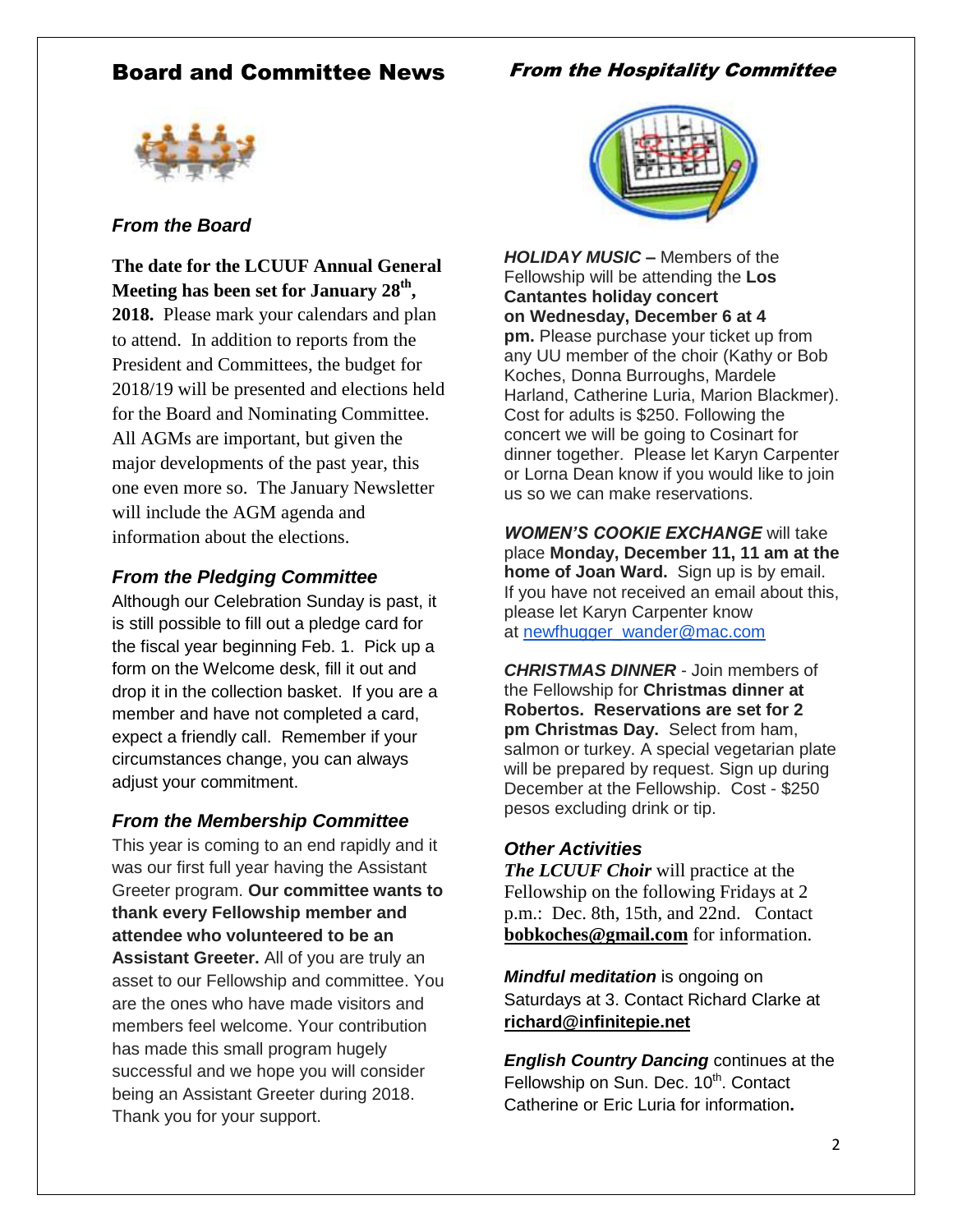## Member Spotlight



### Els Abercrombie *(By Jan Manning)*

We all know how travel and living in another country affects us – it is life affirming and mind broadening. It makes the world grow in size and become AMAZING! It makes us believe anything is possible. Els is a good example of this phenomena. She has lived in (in no particular order): Australia, the United States, Holland, Austria, Turkey, and Mexico.

Elsje Jantina Adamse was born in 1933 in Dordrecht, the Netherlands. Her childhood, with a well-known artist father, a teacher mother, and three older siblings was happy and carefree - until May 10, 1940. That was the date that Nazi Germany invaded. Following the brutal bombing of Rottendam on May 14<sup>th</sup> (The Rottendam Blitz) Holland capitulated and Germany began five years of occupation.

Els continued to go to a Montessori school, and, despite the instability of the war years, all was seemingly calm. But says Els, even though things seemed relatively ordinary, there was always the feeling of dread. She adds, "The last two years of World War II were the worst in every aspect. There was so much hunger, cold, and worst of all fear. It was during this time that some of my most vivid recollections occurred". On May 5,

1945 Holland was liberated by the Brits and Canadians.

While a member of the UU writers' group at Lakeside a few years ago, Els wrote about the war years for her children and grandchildren in a small book called "**Oma Tells…**" . It is filled with photos of the era and is a wonderful read.

Els went on to become a kindergarten teacher and in 1955 married Adolf William Abercrombie also from Dordrecht, whom she met at a dance.

Shortly after the birth of their first child, "the most incredible experience of my life", Els and Dolf moved to the United States. They were sponsored by a Deacon of the Presbyterian Church of whom Els says, "our sponsor was a wonderful man and to make him and his wife happy we joined the church and were baptized. I had grown up with atheist parents".

Dolf soon got a job as an engineer with BF Goodrich and they were transferred to Fort Wayne, Indiana, where they became American citizens to simplify logistics with work. Then finally came a foreign assignment and it was to … Holland! Yes! Els says she was so happy that their now four children would learn first- hand of their heritage. They were there for six years.

Next they moved to Australia, then back to Holland, back to the U.S. and one more move to Turkey, before retiring to Ajijic in 1997.

Els studied piano as a child in Holland, and loves classical music. She now enjoys what she calls, "playing around with simple Chopin waltzes".

She is probably proudest of her strength to adapt to all the countries she lived in throughout her life, and also of their six awesome grandchildren.